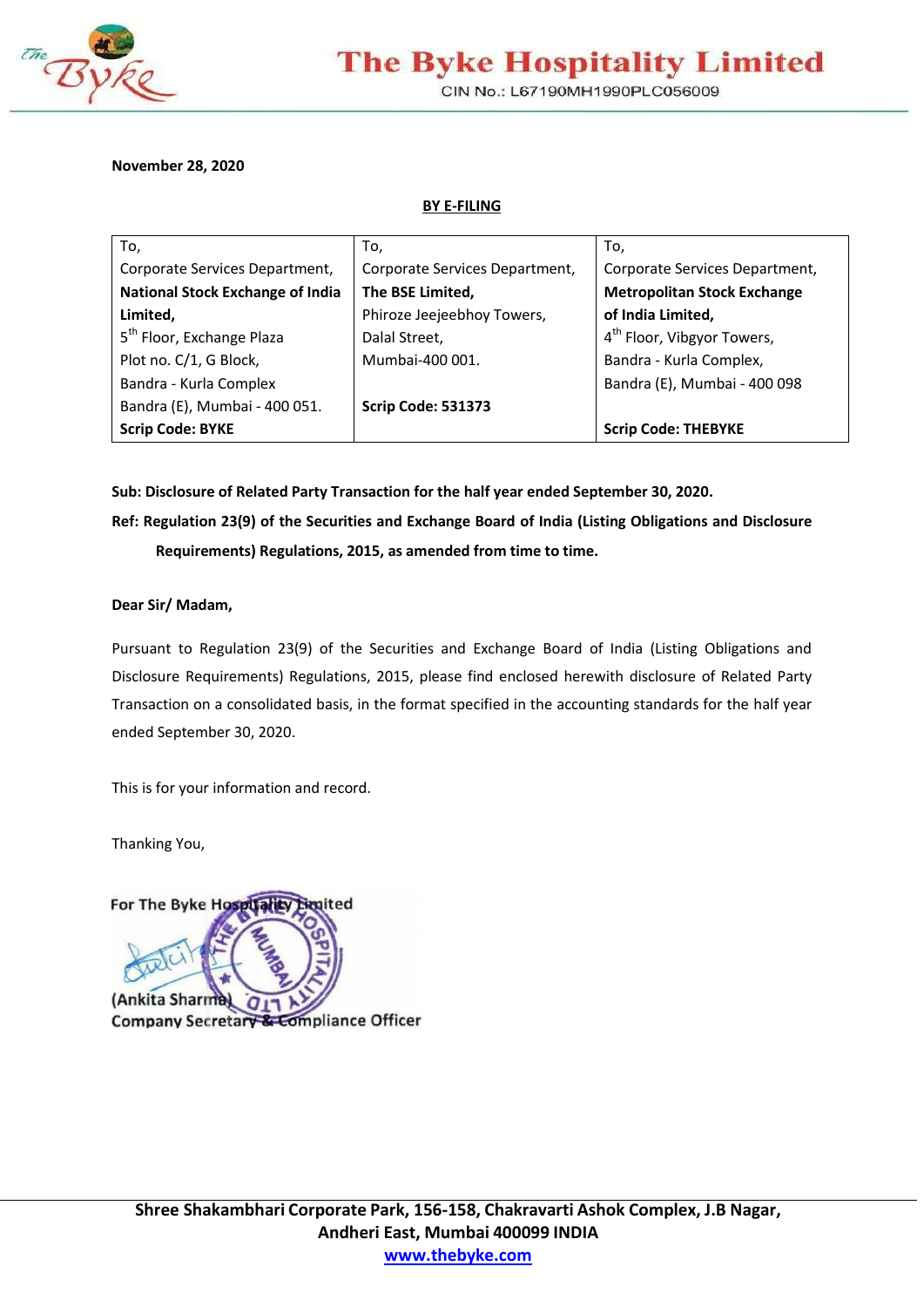

## **RELATED PARTY DISCLOSURES**

Related party disclosures as per AS-18 'Related Party Disclosures' for the half year ended 30<sup>th</sup> September 2020 are given below:

**A. Particulars of companies/ Firms/Limited Liability Partnerships/ Trusts where control /significant influence exists:-: (with whom the Company had transactions)** 

| Sr. No.       | Name of the Companies/Firms/LLP /Trusts/individuals |  |  |
|---------------|-----------------------------------------------------|--|--|
| 1             | Shree Shakamabhri Exims Private Limited             |  |  |
| $\mathcal{P}$ | Shree Shakamabhri Exims                             |  |  |
| 3             | Hotel Relax Private Limited                         |  |  |
| 4             | Manbhari Biofuel Private Limited                    |  |  |
| 5             | Choice International Limited                        |  |  |
| 6             | Aqua Pump Private Limited                           |  |  |
| 7             | <b>Blazing Star Properties Private Limited</b>      |  |  |
| 8             | Anil Patodia HUF                                    |  |  |
| 9             | Sunil Patodia HUF                                   |  |  |

## **B. Related Parties Including Key Managerial Personnel: (with whom the Company had transactions)**

| Sr. No. | <b>Name of Related Parties</b> | <b>Designation</b>                       |
|---------|--------------------------------|------------------------------------------|
|         | Anil Patodia                   | Chairman and Managing Director           |
|         | Archana Patodia                | Director                                 |
|         | Sumit Bajaj                    | <b>Chief Finance Officer</b>             |
| 6       | Ankita Sharma                  | Company Secretary and Compliance Officer |

## **C. Relatives of Related Parties: (with whom the Company had transactions)**

| Sr. No. | <b>Name of Relatives</b><br><b>Related Parties</b> |                 | <b>Nature of Relatives</b> |  |
|---------|----------------------------------------------------|-----------------|----------------------------|--|
|         | Anil Patodia                                       | Aayush Patodia  | Son                        |  |
|         | Anil Patodia                                       | Aashtha Patodia | Daughter                   |  |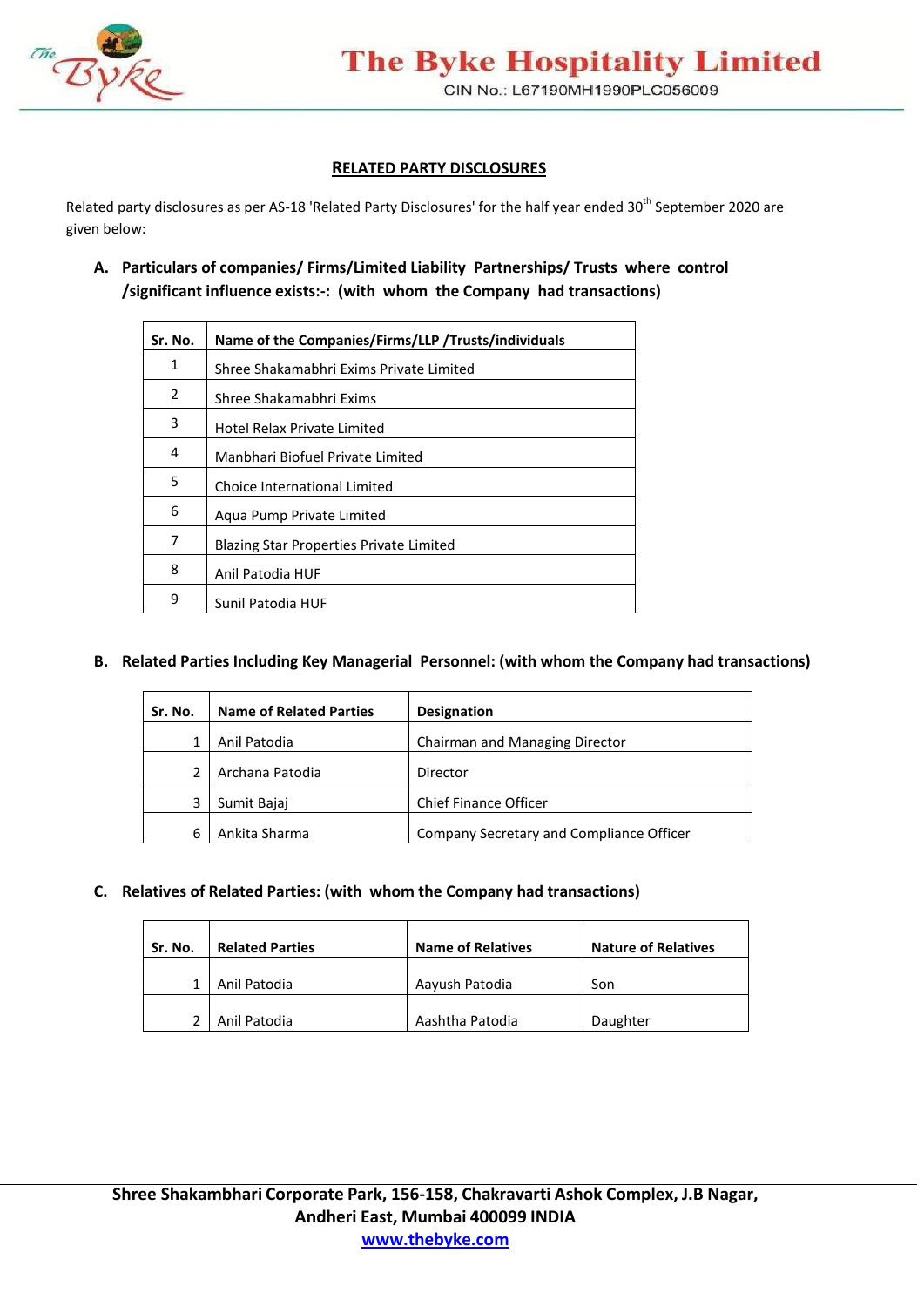

# **The Byke Hospitality Limited** CIN No.: L67190MH1990PLC056009

#### **Details relating to transactions with Related Parties referred in Item A:**

**(` in Lakhs)** 

| Description of<br>the nature of<br>transactions | Relationship<br>between the<br>parties | Name of the<br>transacting related<br>party | Volume of the<br>transactions either as an<br>amount or a part<br>thereof<br>2020-21 | <b>Provisions for</b><br>doubtful debts due<br>from related parties<br>at the<br>balance sheet date | <b>Amounts written off</b><br>or written<br>back of debts due<br>from or to related<br>parties |
|-------------------------------------------------|----------------------------------------|---------------------------------------------|--------------------------------------------------------------------------------------|-----------------------------------------------------------------------------------------------------|------------------------------------------------------------------------------------------------|
|                                                 |                                        |                                             |                                                                                      |                                                                                                     |                                                                                                |
| <b>Expenses</b>                                 |                                        |                                             |                                                                                      |                                                                                                     |                                                                                                |
| Rent on Space                                   | Group                                  | Choice International                        |                                                                                      |                                                                                                     |                                                                                                |
| Sharing                                         | Company                                | Limited                                     | 36.00                                                                                | Nil                                                                                                 | Nil                                                                                            |
| <b>Business</b>                                 | Group                                  | Choice International                        |                                                                                      |                                                                                                     |                                                                                                |
| <b>Support Service</b>                          | Company                                | Limited                                     | 0.60                                                                                 | Nil                                                                                                 | Nil                                                                                            |
| Lease Rent of                                   | Group                                  | <b>Hotel Relax Private</b>                  |                                                                                      |                                                                                                     |                                                                                                |
| <b>Hotel Property</b>                           | Company                                | Limited                                     | 16.02                                                                                | Nil                                                                                                 | Nil                                                                                            |
|                                                 |                                        |                                             |                                                                                      |                                                                                                     |                                                                                                |
| Outstanding                                     |                                        |                                             |                                                                                      |                                                                                                     |                                                                                                |
| amount from                                     |                                        |                                             |                                                                                      |                                                                                                     |                                                                                                |
| related parties                                 |                                        |                                             |                                                                                      |                                                                                                     |                                                                                                |
| at the Balance                                  |                                        |                                             |                                                                                      |                                                                                                     |                                                                                                |
| sheet date:                                     |                                        |                                             |                                                                                      |                                                                                                     |                                                                                                |
| Assets:                                         |                                        |                                             |                                                                                      |                                                                                                     |                                                                                                |
|                                                 | Group                                  | <b>Hotel Relax Private</b>                  |                                                                                      |                                                                                                     |                                                                                                |
| <b>Rent Deposit</b>                             | Company                                | Limited                                     | 125.00                                                                               | Nil                                                                                                 | Nil                                                                                            |
|                                                 |                                        |                                             |                                                                                      |                                                                                                     |                                                                                                |
| Liabilities:                                    |                                        |                                             |                                                                                      |                                                                                                     |                                                                                                |
|                                                 | Group                                  | Choice International                        |                                                                                      |                                                                                                     |                                                                                                |
| <b>Trade Payable</b>                            | Company                                | Limited                                     | 40.51                                                                                | Nil                                                                                                 | Nil                                                                                            |